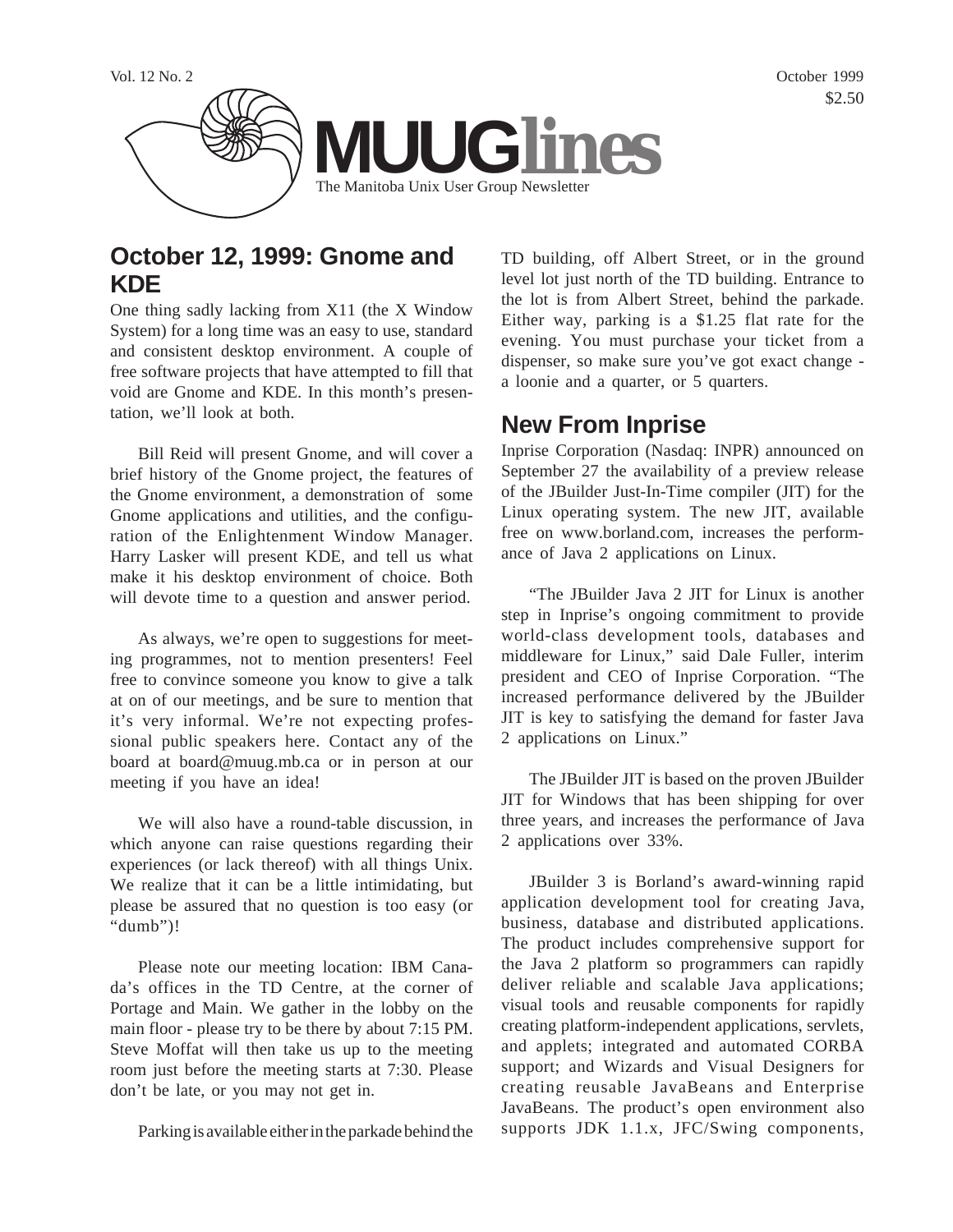JavaBeans, Enterprise JavaBeans, CORBA, RMI, JDBC and all major corporate database servers.

Inprise currently supports Linux with its Interbase and VisiBroker for Java products. Its upcoming Java development products for Linux include: JDataStore and JBuilder for Linux, which are currently in beta.

### **Extreme Linux Win**

*FSL Chooses Revolutionary Alpha Linux Cluster for Supercomputer; First Linux Cluster Chosen in Major Supercomputing Procurement*

One of the fastest computer systems in the world has just been acquired by the Department of Commerce to help the National Oceanic and Atmospheric Administration (NOAA) further improve existing weather forecast models and develop new ones, Commerce Secretary William M. Daley announced.

The \$15 million contract has been awarded to High Performance Technologies, Inc. (HPTi) of Reston, Va., to provide a High Performance Computing System to NOAA's Forecast Systems Laboratory (FSL), located in Boulder, Colorado.

"This acquisition will help researchers improve forecasts of severe weather such as thunderstorms, tornadoes, and winter storms, and ultimately, to save lives and property," said Daley. "It will also provide a boost to the American supercomputing industry," he added.

When the system is first installed, it will be running a third of a trillion arithmetic operations per second, providing a computer system that is 20 times more powerful than the computer system the Forecast System Laboratory presently uses. By the final upgrade in 2002, the HPTi supercomputer will be processing about four TeraFLOPS of data or four trillion arithmetic computations per second.

HPTi will be delivering a solution for the Forecast Systems Lab by integrating the best of proven technologies, a "best of breed" approach. HPTi was founded in 1992 to facilitate the infusion of advanced high performance computing (HPC) technology into the broader information technology (IT) marketplace, while applying the discipline learned from the IT marketplace back to the HPC

community. During these seven years HPTi has seen significant growth, expanding as a small business from four to over 180 employees. The basis of HPTi's successful growth is performance for its clients and a focus on its core capability: "Creative Application of Emerging Information Technologies". Like the system for FSL, HPTi's experience is in working with "Extreme Systems" large, complex, and fast.

For the FSL HPCS solution HPTi has four teammates -- Compaq, University of Virginia (UVa), Myricom, and Patuxent Technology Partners (PTP). Compaq provides the core computational system - - the Alpha, extensive experience with installed large clusters, and the commitment to a clustered approach for their next-generation systems.

Myricom is the provider of the high performance processor interconnect that enables the system to scale thousands of processors. PTP is providing an integrated storage solution from their experience as pioneers in Storage Area Networks. UVa was the site of HPTi's benchmarking activities and hosted the live test demonstration to NOAA and FSL representatives. HPTi's direct and client related relationships with UVa have focused on the application of advanced cluster technologies in HPC.

## **Red Hat 6.1 Announced**

Red Hat, Inc. (NASDAQ:RHAT), a leading provider of open source solutions, announced October 4th the release of a suite of Official Red Hat Linux 6.1 products. The latest release of the award-winning Red Hat Linux operating system incorporates easy installation, software update information and access, and improved system management capabilities. These new features enable users to harness the power of open source software in the demanding enterprise and Internet applications that run the day-to-day business of companies worldwide.

2 KDE, server or custom interface settings, with Red Hat Linux 6.1 extends Red Hat's commitment to customer service and the strength of open source development by incorporating improvements that make it easier to install, maintain and manage Linux-based computing environments. Users can move quickly through installation with graphic-based directions, choosing from GNOME, seamless integration of software RAID configurations to safeguard critical data and application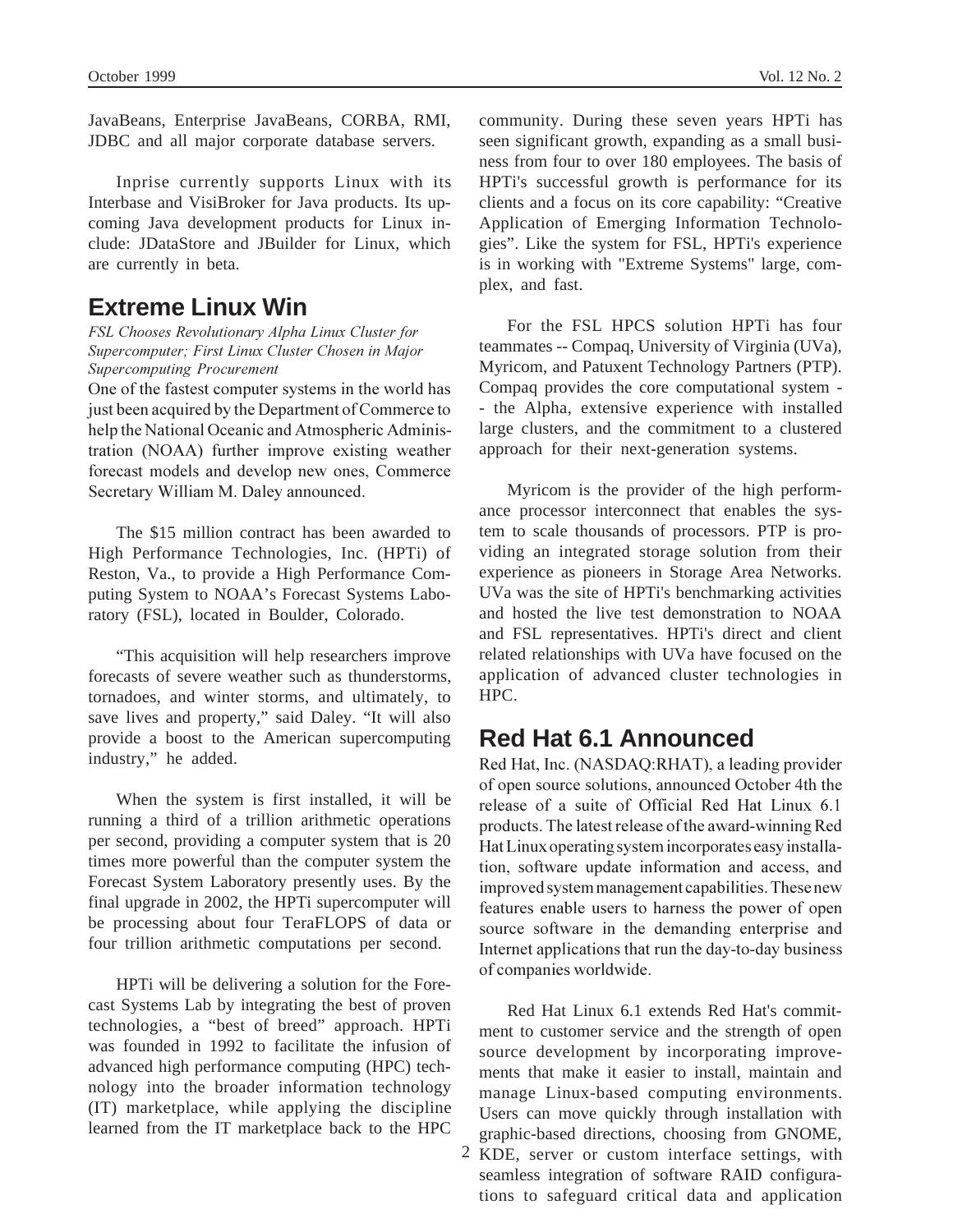availability. Additionally, the PXE 2.0 technology (part of the Wired for Management Baseline 2.0) enables Red Hat Linux 6.1 installations to be done across the network, with no need for local media.

Red Hat Linux 6.1 also provides customers with fast access to the latest software technology from Red Hat through the Red Hat Update Agent, an online customer service application for retrieval and management of software updates. Red Hat has combined the RPM package management technology with the Internet capabilities of Red Hat Linux to seamlessly enable customers to take advantage of the continuous technology improvements offered from the open software development community.

"We expect that the improvements in installation, service, support and performance built into Red Hat Linux 6.1 make it an asset to enterprise networks," said Bob Young, CEO of Red Hat. "Red Hat Linux 6.1 combines the power, stability and flexibility of Linux-based open source operating systems with tools and services to handle critical business applications that ensure the peace of mind for corporate users."

Red Hat Linux 6.1 applies many advances in the 2.2.12 Linux kernel and the collaboration of the open source community, including improvements for high availability Internet server clustering and new Web or email-based configuration support for the Apache Web server.

"Open source continues to make great advances and delivers innovation to enterprise users worldwide. We see rapid advances in Linux-based operating systems as a result of the open source development model," said Young.

"Red Hat Linux 6.1 will be an attractive option to the businesses, Internet service providers, government agencies and universities that make up nearly three-fourths of our customer base," said Michael Lambert, senior vice president, Dell Enterprise Systems Group. "We plan to offer this OS on selected products throughout our entire product line, from notebooks to servers, in the months ahead."

Additional features of Red Hat Linux 6.1 include:

- The first distributed English version of Sun Microsystems' office suite Star Office 5.1a, a complete office platform featuring word processing, spreadsheets, e-mail, graphics, web publishing, scheduling, database and management applications.
- Full LDAP (Lightweight Directory Access Protocol) integration, enabling large network administrators to manage distributed computing by authenticating and maintaining information about users and network services.
- 128-bit secure signature technology, Red Hat public key verification of the source of Red Hat Linux 6.1 updates. Available in the U.S. and Canada only.

Through collaboration with Intel Corporation, Red Hat has also included PXE server support, optimizations for the Intel Pentium III processor, and remote management enhancements through support for the Wired for Management Baseline 2.0 specification as part of Red Hat Linux 6.1.

"Intel continues to work closely with Red Hat and the open source community to make Linux run best on Intel Architecture," said Michael Fister, Vice President and General Manager of Intel's Enterprise Server Group. "Red Hat's new release of the Linux operating system has been optimized for the Pentium III Xeon processor and this combination offers customers the performance that is required in today's Internet economy."

#### **Pricing and Availability**

The Official Red Hat Linux 6.1 is available in a variety of packages to enable different users to take advantage of open source technology. All boxed packages include an Installation Manual and Reference Guide. Red Hat Linux 6.1 can also be downloaded from ftp.redhat.com. Available in the U.S. and at international sites, the boxed versions can be purchased in select retail outlets starting October 18 and can be ordered directly from www.redhat.com.